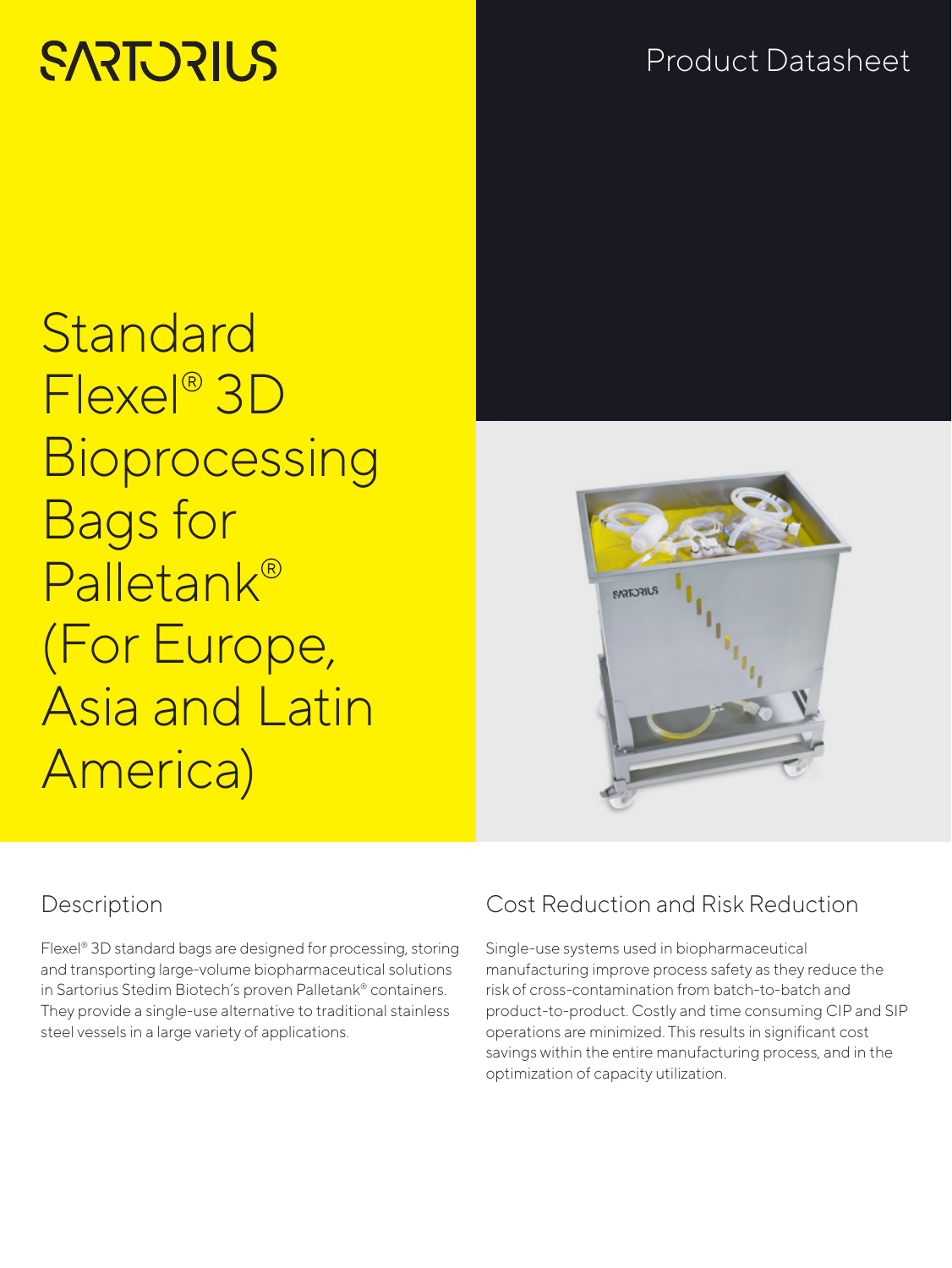

## Applications

The multi-layer film construction of different materials provides a strong structure with low gas permeability and high chemical resistance for the safe processing of a wide range of biopharmaceutical fluids in a variety of applications such as:

- Buffers and media filtration and storage
- Bulk harvest
- Product pooling
- **Fraction collection**
- **Sample collection**
- Bulk intermediate filtration and hold
- **Final product storage and transport**

#### Flexibility

Standard Flexel® 3D bags are available as standalone bags with silicone tubing, standalone bags with C-Flex® tubing, and filter and bag assemblies incorporating a variety of filter and bag sizes allowing easy adoption to process volume and media. Multiple configurations that also integrate thermoweldable TPE tubing are provided for flexible incorporation into your process. Thus, sterile connection and disconnection devices like the Biowelder® and the Biosealer® can be used to allow safe connections and disconnections from and to another process step.

Female luer fittings with a needle-free sampling port may be used for easy and convenient sampling. Quick connects may be attached directly or adapted to a variety of connections and tri-clamps that are widely used in a production environment to ensure maximum flexibility.

## Fast Operation

The new defined range of standard Flexel® 3D bag systems incorporates 1,000 L standard bag solutions that enable the user to empty the bags quickly through ¾" ID tubing.

| <b>Features</b>                          | <b>Benefits</b>                                       |
|------------------------------------------|-------------------------------------------------------|
| Multiple manufacturing sites             | High security of supply                               |
| All connections<br>extensively qualified | Safe and robust                                       |
| Full compliance with ISO 11137           | Highest sterility assurance level                     |
| Standard design                          | Most designs available from stock                     |
| Designed to fit Palletank®               | Market leading space saving bag<br>containment system |
| 3⁄4" ID bottom drain                     | Quick transfer of process fluid                       |
| Various bag and filter sizes             | High flexibility                                      |

#### Standard Flexel® 3D for Palletank®

| Bag chamber     | Multiple layer film construction,<br>including EVOH gas barrier layer<br>LLDPE contact layer |
|-----------------|----------------------------------------------------------------------------------------------|
| Tubing          | Silicone, TPE                                                                                |
| Fittings        | MPX couplings, female Luer lock,<br>MPC male coupling, Triclamp,<br>Needleless sampling port |
| <b>Filters</b>  | Sartopore® 2 gamma<br>filter capsule                                                         |
| Volumes         | 100 L $-$ 1,000 L                                                                            |
| Number of ports | Standard silicone: 100 L - 1,000 L: 3<br>(two top, one bottom)                               |
|                 | Standard TPE: 100 L - 1,000 L: 4<br>(three top, one bottom)                                  |
|                 | Standard TPE and Sartopore® 2:<br>100 L - 1,000 L: 4<br>(three top, one bottom)              |
|                 |                                                                                              |

Sterilization By gamma irradiation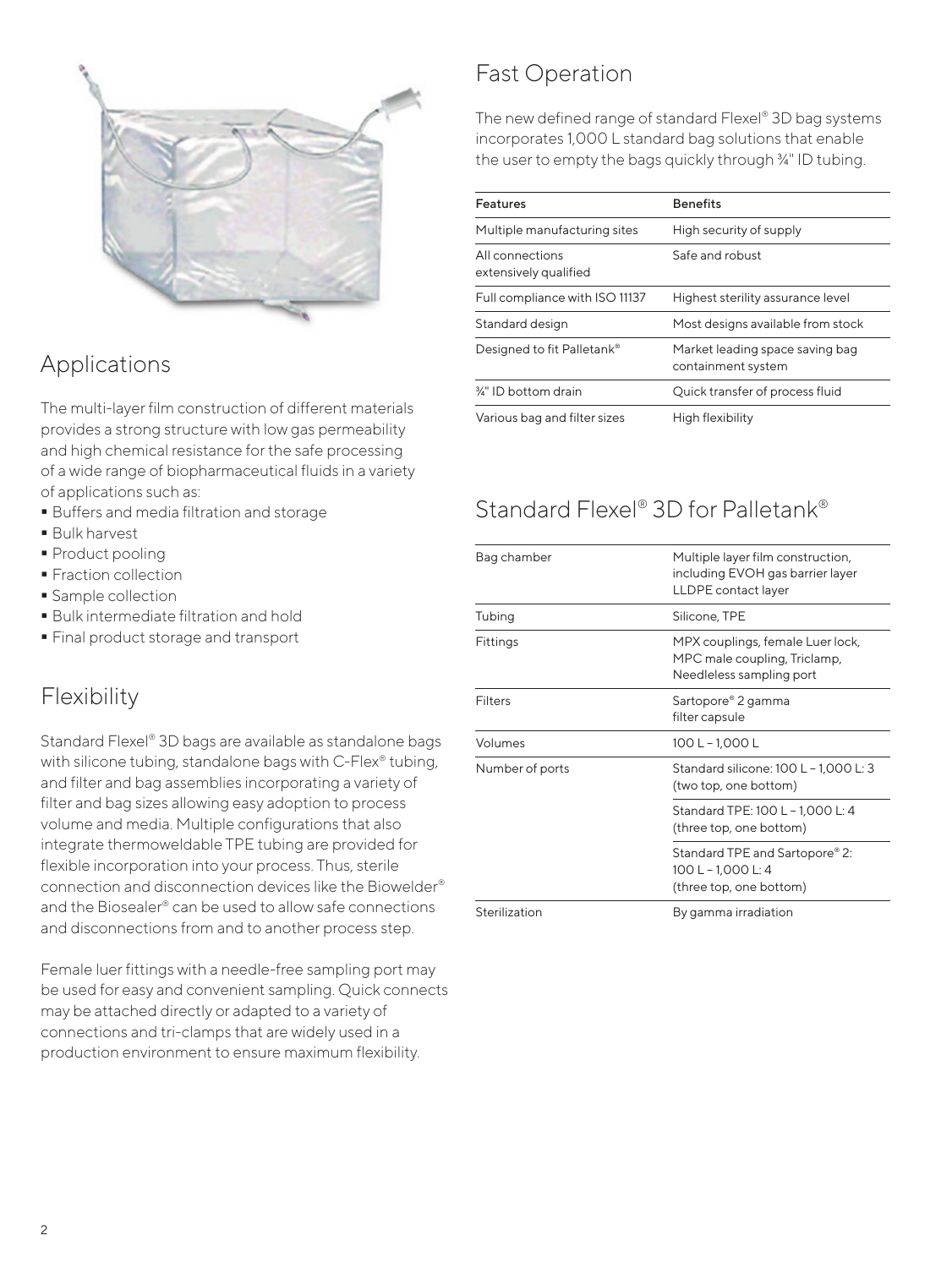## Security of Supply

Sartorius has established multiple manufacturing sites with consistent industrial processes. The expertise of designing single-use solutions combined with collaborative supplier management and customer demand planning assures a state-of-the-art product supported by a robust supply chain that can cope with strong market growth.

## Validation

Flexel® bags have been qualified applying the most comprehensive and innovative test regimes. Biological, chemical and physical tests combined with extensive extractable testings provide users of Flexel® 3D bags with data representing the widest range of process fluids in a variety of processing conditions.

Full compliance with ISO 11137 allows for a validated claim of sterility on all Sartorius single-use products with a sterility assurance level of 10<sup>-6</sup> over the shelf life.

## Quality Assurance

Sartorius quality systems for single-use products follow applicable ISO and FDA regulations for medical devices. Design, manufacture and sterilization processes are conducted under conditions that mirror biopharmaceutical operations and meet cGMP requirements.

Flexel® 3D bags for Palletank® are tested for compliance to:

- USP <87>: Biological reactivity tests, in Vitro
- USP <88>: Biological reactivity tests, in Vivo
- USP <661>: Tests for Plastic
- USP <788> and E.P. 2.9.19: Particulate
- ISO 11737: Bioburden
- **ISO 11137: Sterilization of Medical Devices**

## Supply Chain

The majority of standard Flexel® 3D bags for Palletank® systems are available from stock.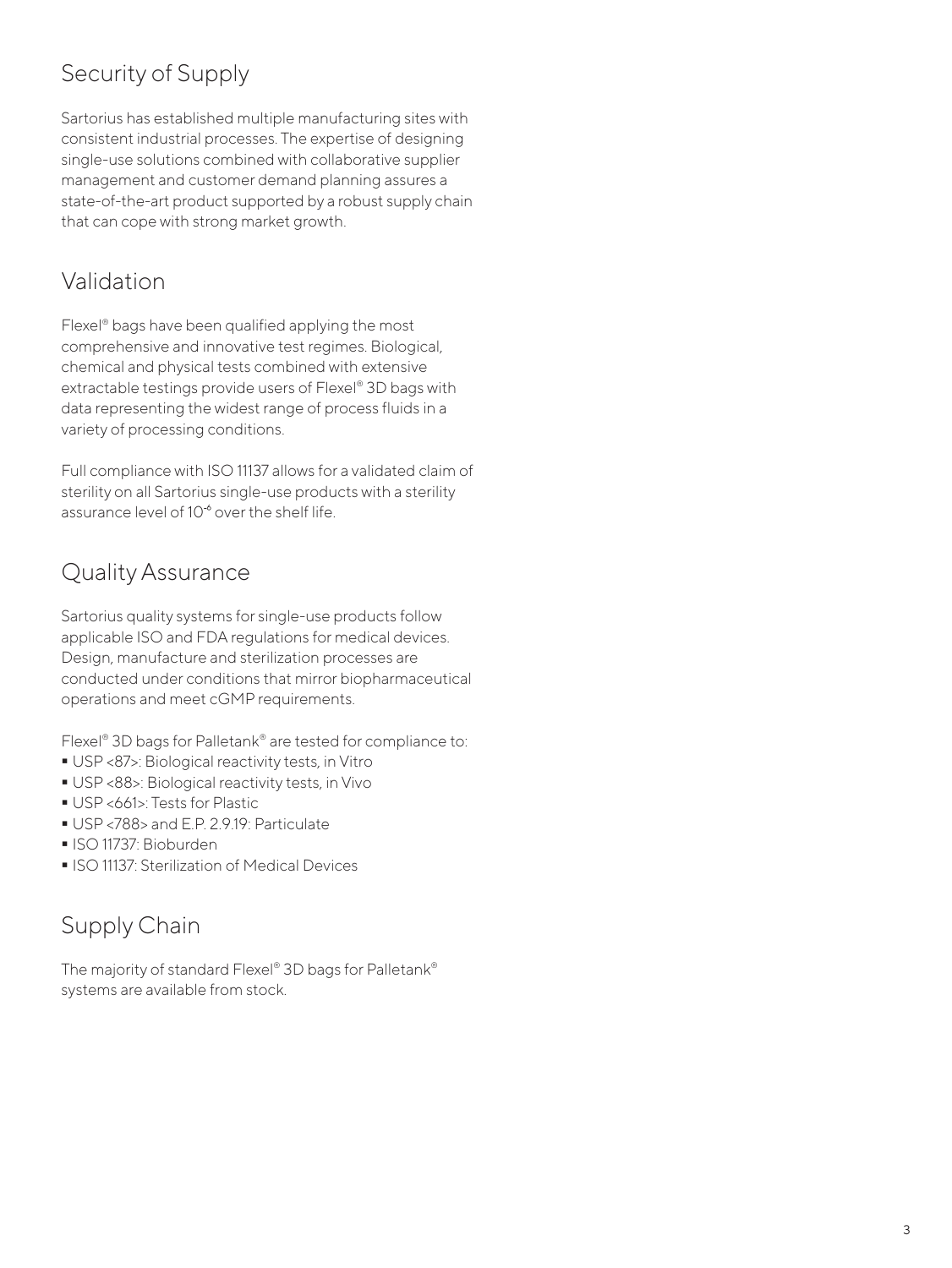## Ordering Information

#### 1. Standard Flexel® 3D bags with silicone tubes



Standard Flexel® 3D bags with silicone tubes (100 L to 500 L)

Silicone

Standard Flexel® 3D bags with silicone tubes (1,000 L)

| Part number | Description                                                           | Tubing   | Top Port 1                                                                                    | Top Port 2                                                                                    | <b>Bottom Port 1</b>                                                                          |                         | $Qty \mid Box$ |
|-------------|-----------------------------------------------------------------------|----------|-----------------------------------------------------------------------------------------------|-----------------------------------------------------------------------------------------------|-----------------------------------------------------------------------------------------------|-------------------------|----------------|
| FXB103341   | Flexel <sup>®</sup> 100 L<br>for Palletank <sup>®</sup><br>• Silicone | Silicone | $\frac{1}{2}$ " × $\frac{1}{16}$ " × 0.5 m (20")<br>$\frac{1}{2}$ " MPX male +<br>sealing cap | $\frac{1}{2}$ " × $\frac{1}{16}$ " × 0.5 m (20")<br>$\frac{1}{2}$ " MPX male +<br>sealing cap | $\frac{1}{2}$ " × $\frac{1}{16}$ " × 0.5 m (20")<br>$\frac{1}{2}$ " MPX male +<br>sealing cap |                         | 5              |
| FXB103364   | Flexel® 200 L<br>for Palletank®<br>• Silicone                         | Silicone | $\frac{1}{2}$ " × $\frac{1}{16}$ " × 0.5 m (20")<br>$\frac{1}{2}$ " MPX male +<br>sealing cap | $\frac{1}{2}$ " × $\frac{1}{16}$ " × 0.5 m (20")<br>$\frac{1}{2}$ " MPX male +<br>sealing cap | $\frac{1}{2}$ " × $\frac{1}{16}$ " × 0.5 m (20")<br>$\frac{1}{2}$ " MPX male +<br>sealing cap |                         | 5              |
| FXB103376   | Flexel® 500 L<br>for Palletank®<br>• Silicone                         | Silicone | $\frac{1}{2}$ " × $\frac{1}{16}$ " × 0.5 m (20")<br>$\frac{1}{2}$ " MPX male +<br>sealing cap | $\frac{1}{2}$ " × $\frac{1}{16}$ " × 0.5 m (20")<br>$\frac{1}{2}$ " MPX male +<br>sealing cap | $\frac{1}{2}$ " × $\frac{1}{16}$ " × 0.5 m (20")<br>$\frac{1}{2}$ " MPX male +<br>sealing cap |                         | 5              |
| Part number | Description                                                           | Tubing   | Top Port 1                                                                                    | Top Port 2                                                                                    | <b>Bottom Port 1</b>                                                                          | <b>Bottom</b><br>Port 2 | Qty   Box      |
| FXB103426   | Flexel <sup>®</sup> 1,000 L Silicone<br>for Palletank®                |          | $\frac{1}{2}$ " × $\frac{1}{16}$ " × 1.5 m (60")<br>$\frac{1}{2}$ " MPX male +                | $\frac{1}{2}$ " × $\frac{1}{16}$ " × 1.5 m (60")<br>$\frac{1}{2}$ " MPX male +                | $\frac{1}{2}$ " × $\frac{1}{16}$ " × 1 m (40")<br>$\frac{1}{2}$ " MPX male +                  | Plug                    | 4              |

sealing cap

sealing cap

sealing cap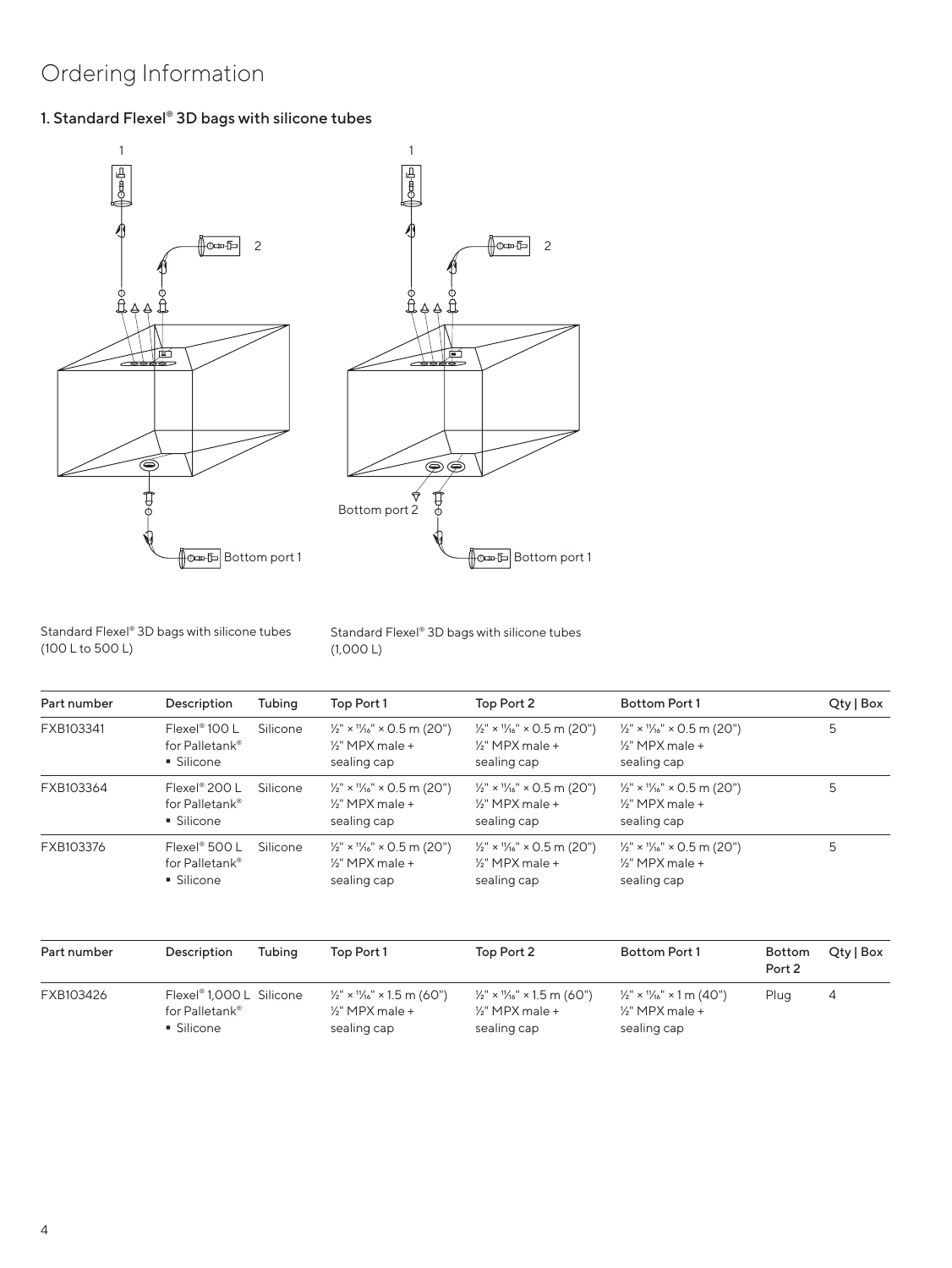## Ordering Information

#### 2. Standard Flexel® 3D bags with TPE tubes







Standard Flexel® 3D bags with TPE tubes (100 L to 500 L)

Standard Flexel® 3D bags with TPE tubes (1,000 L)

Standard Flexel® 3D bags with TPE tubes High flow rate (1,000 L)

| Part number | Description                                                   | Tubing                                            | Top Port 1                                                                        | Top Port 2                                                                                      | Top Port 3                                                                                   | <b>Bottom Port 1</b>                                                               | Qty   Box      |
|-------------|---------------------------------------------------------------|---------------------------------------------------|-----------------------------------------------------------------------------------|-------------------------------------------------------------------------------------------------|----------------------------------------------------------------------------------------------|------------------------------------------------------------------------------------|----------------|
| FXB110925   | Flexel <sup>®</sup> 100 L<br>for Palletank®<br>$-$ PTE        | Silicone<br>+ clear<br>$C$ -Flex <sup>®</sup> 374 | $\frac{1}{2}$ " × $\frac{3}{4}$ " × 1.5 m (60")<br>1/2" MPX male<br>+ sealing cap | $\frac{1}{2}$ " × $\frac{3}{4}$ " × 1.5 m (60")<br>1-1/2" Tri-Clamp                             | $\frac{1}{8}$ " × $\frac{1}{4}$ " × 1.1 m (40")<br>LL female + needle-<br>free sampling port | $\frac{1}{2}$ " × $\frac{3}{4}$ " × 1.5 m (60")<br>1-1/2" Tri-Clamp                | $\overline{4}$ |
| FXB110927   | Flexel <sup>®</sup> 200 L<br>for Palletank®<br>$-$ TPE        | Silicone<br>+ clear<br>$C$ -Flex <sup>®</sup> 374 | $\frac{1}{2}$ " × $\frac{3}{4}$ " × 1.5 m (60")<br>1/2" MPX male<br>+ sealing cap | $\frac{1}{2}$ " × $\frac{3}{4}$ " × 1.5 m (60")<br>1-1/2" Tri-Clamp                             | $\frac{1}{8}$ " × ¼" × 1.1 m (40")<br>LL female + needle-<br>free sampling port              | $\frac{1}{2}$ " × $\frac{3}{4}$ " × 1.5 m (60") 2<br>1-1/2" Tri-Clamp              |                |
| FXB110929   | Flexel® 500 L<br>for Palletank®<br>$-$ TPE                    | Silicone<br>+ clear<br>$C$ -Flex <sup>®</sup> 374 | $\frac{1}{2}$ " × $\frac{3}{4}$ " × 1.5 m (60")<br>1/2" MPX male<br>+ sealing cap | $\frac{1}{2}$ " × $\frac{3}{4}$ " × 1.5 m (60")<br>1-1/2" Tri-Clamp                             | $\frac{1}{8}$ " × 1/4" × 1.1 m (40")<br>LL female + needle-<br>free sampling port            | $\frac{1}{2}$ " × $\frac{3}{4}$ " × 1.5 m (60") 2<br>1-1/2" Tri-Clamp              |                |
| FXB110930   | Flexel <sup>®</sup> 1,000 L<br>for Palletank®<br>$-$ TPE      | Silicone<br>+ clear<br>$C$ -Flex® 374             | $\frac{1}{2}$ " × $\frac{3}{4}$ " × 1.5 m (60")<br>1/2" MPX male<br>+ sealing cap | $\frac{1}{2}$ " × $\frac{3}{4}$ " × 1.5 m (60")<br>1-1/2" Tri-Clamp                             | $\frac{1}{8}$ " × $\frac{1}{4}$ " × 1.1 m (40")<br>LL female + needle-<br>free sampling port | $\frac{1}{2}$ " × $\frac{3}{4}$ " × 1.5 m (60") 2<br>1-1/2" Tri-Clamp              |                |
| FXB111157   | Flexel® $1,000$ L<br>for Palletank®<br>• High Flow<br>$-$ TPE | Silicone<br>+ clear<br>$C$ -Flex <sup>®</sup> 374 | $\frac{1}{2}$ " × $\frac{3}{4}$ " × 1.5 m (60")<br>1/2" MPX male<br>+ sealing cap | $\frac{3}{4}$ " × 1- $\frac{1}{8}$ " × 1.5 m<br>(60") Silicone<br>1-1/ <sub>2</sub> " Tri-Clamp | $\frac{1}{8}$ " × ¼" × 1.1 m (40")<br>LL female + needle-<br>free sampling port              | $\frac{3}{4}$ " × 1- $\frac{1}{8}$ " × 1.5 m<br>(60") Silicone<br>1-1/2" Tri-Clamp | 2              |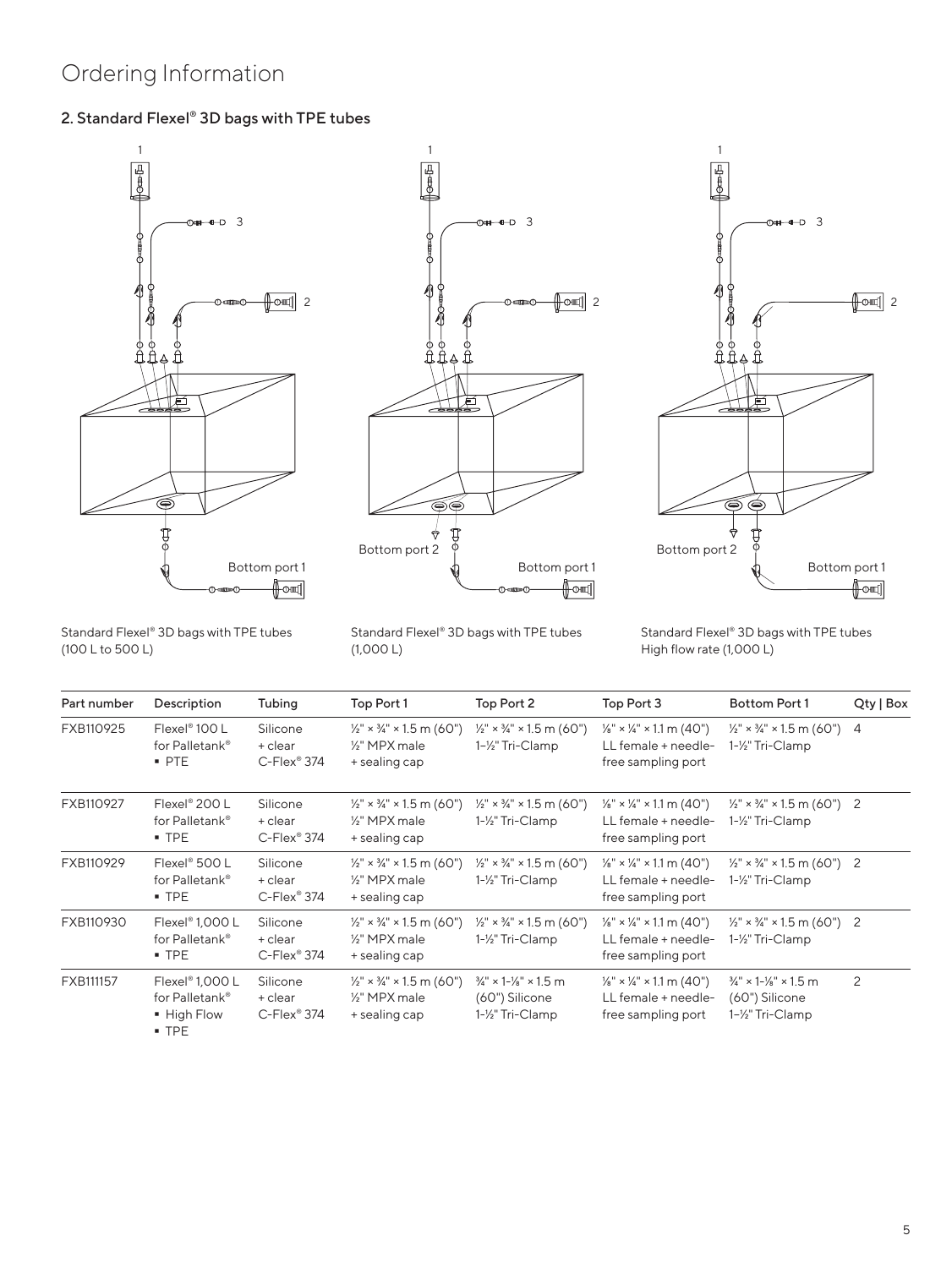#### Ordering Information

#### 3. Standard Flexel® 3D bags with TPE tubes and Sartopore® 2 gamma Midicaps®



Standard Flexel® 3D bags with TPE tubes and Sartopore® 2 gamma Midicaps® (100 L to 500 L)



Standard Flexel® 3D bags with TPE tubes and Sartopore® 2 gamma Maxicaps® (1,000 L)



Standard Flexel® 3D bags with TPE tubes and Sartopore® 2 gamma Midicaps® High flow rate (1,000 L)

| Part number | Description                                                                       | Tubing                                            | Top Port 1                                                                                                                                                                      | Top Port 2                                                          | Top Port 3                                                                                   | <b>Bottom Port 1</b>                                                  | $Q$ ty   Box |
|-------------|-----------------------------------------------------------------------------------|---------------------------------------------------|---------------------------------------------------------------------------------------------------------------------------------------------------------------------------------|---------------------------------------------------------------------|----------------------------------------------------------------------------------------------|-----------------------------------------------------------------------|--------------|
| FXB110962   | Flexel <sup>®</sup> 100 L<br>for Palletank®<br>$-$ TPE<br>■ Sartopore® 2<br>gamma | Silicone<br>+ clear<br>$C$ -Flex <sup>®</sup> 374 | $\frac{1}{2}$ " × $\frac{3}{4}$ " × 1.5 m (60")<br>Sartopore®<br>2 gamma, Midicaps®<br>size 8, 0.2 µm, filter<br>inlet 1.5" sanitary<br>flange $1,000 \text{ cm}^2$             | $\frac{1}{2}$ " × $\frac{3}{4}$ " × 1.5 m (60")<br>1-1/2" Tri-Clamp | $\frac{1}{8}$ " × $\frac{1}{4}$ " × 1.1 m (40")<br>LL female + needle-<br>free sampling port | $\frac{1}{2}$ " × $\frac{3}{4}$ " × 1.5 m (60") 3<br>1-1/2" Tri-Clamp |              |
| FXB110964   | Flexel <sup>®</sup> 200 L<br>for Palletank®<br>$-$ TPE<br>■ Sartopore® 2<br>gamma | Silicone<br>+ clear<br>$C$ -Flex <sup>®</sup> 374 | $\frac{1}{2}$ " × $\frac{3}{4}$ " × 1.5 m (60")<br>Sartopore <sup>®</sup><br>2 gamma, Midicaps®<br>size 9, 0.2 µm, filter<br>inlet 1.5" sanitary<br>flange $2,000 \text{ cm}^2$ | $\frac{1}{2}$ " × $\frac{3}{4}$ " × 1.5 m (60")<br>1-1/2" Tri-Clamp | $\frac{1}{8}$ " × ¼" × 1.1 m (40")<br>LL female + needle-<br>free sampling port              | $\frac{1}{2}$ " × $\frac{3}{4}$ " × 1.5 m (60")<br>1-1/2" Tri-Clamp   | -2           |
| FXB110966   | Flexel <sup>®</sup> 500 L<br>for Palletank®<br>$-$ TPE<br>■ Sartopore® 2<br>gamma | Silicone<br>+ clear<br>$C$ -Flex® 374             | $\frac{1}{2}$ " × $\frac{3}{4}$ " × 1.5 m (60")<br>Sartopore®<br>2 gamma, Midicaps®<br>size 0, 0.2 µm, filter<br>inlet 1.5" sanitary<br>flange $4,500 \text{ cm}^2$             | $\frac{1}{2}$ " × $\frac{3}{4}$ " × 1.5 m (60")<br>1-1/2" Tri-Clamp | $\frac{1}{8}$ " × $\frac{1}{4}$ " × 1.1 m (40")<br>LL female + needle-<br>free sampling port | $\frac{1}{2}$ " × $\frac{3}{4}$ " × 1.5 m (60") 2<br>1-1/2" Tri-Clamp |              |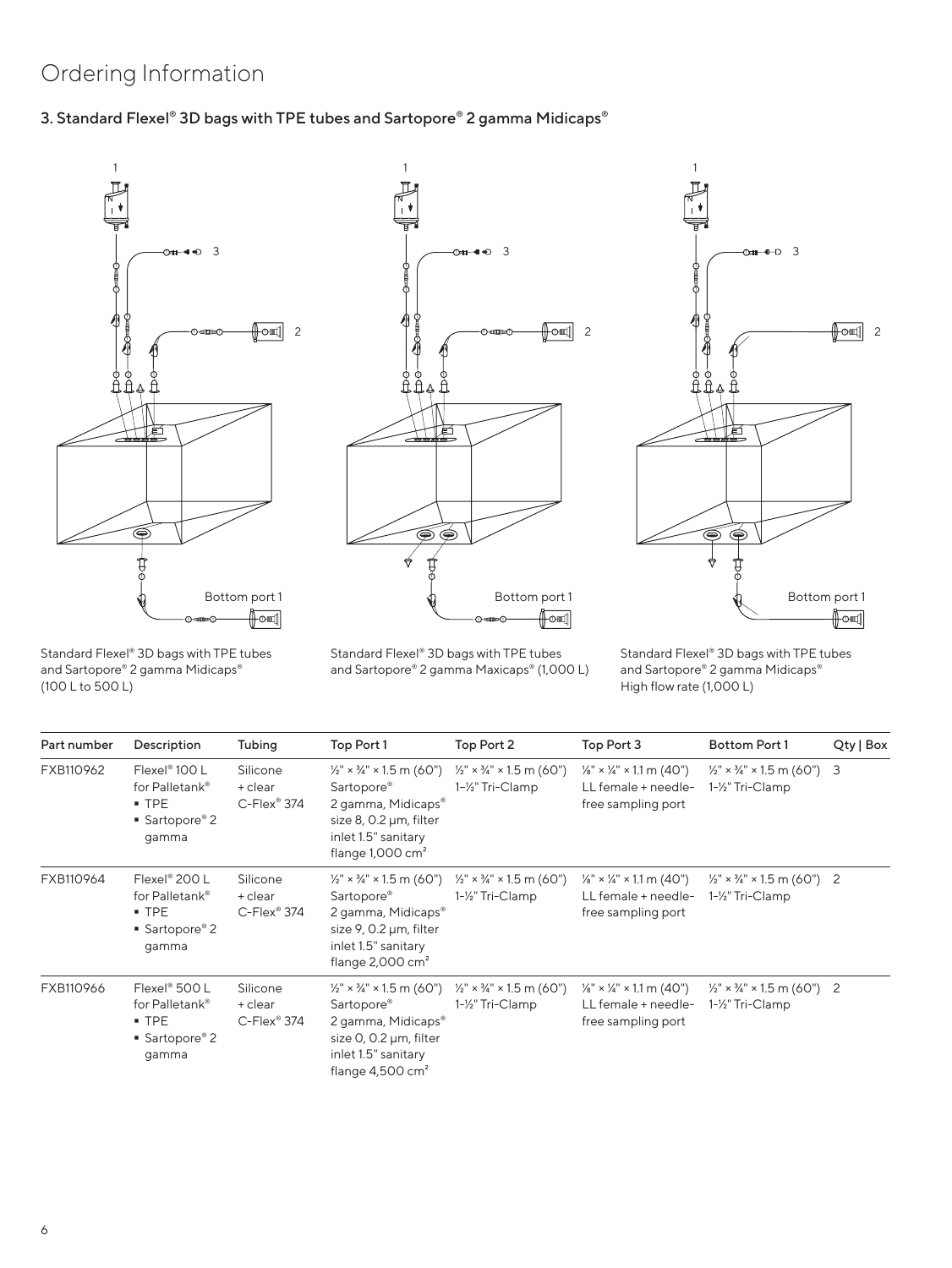| Standard Flexel® 3D bags with TPE tubes and Sartopore® 2 gamma Midicaps®, 0.1 $\mu$ m (100 L to 500 L) |
|--------------------------------------------------------------------------------------------------------|
|--------------------------------------------------------------------------------------------------------|

| Part number | Description                                                                       | Tubing                                            | Top Port 1                                                                                                                                                                   | Top Port 2                                                          | Top Port 3                                                                        | <b>Bottom Port 1</b>                                                  | Qty   Box |
|-------------|-----------------------------------------------------------------------------------|---------------------------------------------------|------------------------------------------------------------------------------------------------------------------------------------------------------------------------------|---------------------------------------------------------------------|-----------------------------------------------------------------------------------|-----------------------------------------------------------------------|-----------|
| FXB110975   | Flexel <sup>®</sup> 100 L<br>for Palletank®<br>$-$ TPE<br>■ Sartopore® 2<br>gamma | Silicone<br>+clear<br>$C$ -Flex <sup>®</sup> 374  | $\frac{1}{2}$ " × $\frac{3}{4}$ " × 1.5 m (60")<br>Sartopore®<br>2 gamma, Midicaps®<br>size $8, 0.1 \mu m$ , filter<br>inlet 1.5" sanitary<br>flange $1,000 \text{ cm}^2$    | $\frac{1}{2}$ " × $\frac{3}{4}$ " × 1.5 m (60")<br>1-1/2" Tri-Clamp | $\frac{1}{8}$ " × 1/4" × 1.1 m (40")<br>LL female + needle-<br>free sampling port | $\frac{1}{2}$ " × $\frac{3}{4}$ " × 1.5 m (60") 3<br>1-1/2" Tri-Clamp |           |
| FXB110976   | Flexel® 200 L<br>for Palletank®<br>$-$ TPE<br>■ Sartopore® 2<br>gamma             | Silicone<br>+ clear<br>$C$ -Flex® 374             | $\frac{1}{2}$ " × $\frac{3}{4}$ " × 1.5 m (60")<br>Sartopore®<br>2 gamma, Midicaps®<br>size 9, 0.1 $\mu$ m, filter<br>inlet 1.5" sanitary<br>flange $2,000 \text{ cm}^2$     | $\frac{1}{2}$ " × $\frac{3}{4}$ " × 1.5 m (60")<br>1-1/2" Tri-Clamp | $\frac{1}{8}$ " × ¼" × 1.1 m (40")<br>LL female + needle-<br>free sampling port   | $\frac{1}{2}$ " × $\frac{3}{4}$ " × 1.5 m (60") 2<br>1-1/2" Tri-Clamp |           |
| FXB110977   | Flexel® 500 L<br>for Palletank®<br>$-$ TPE<br>■ Sartopore® 2<br>gamma             | Silicone<br>+ clear<br>$C$ -Flex <sup>®</sup> 374 | $\frac{1}{2}$ " × $\frac{3}{4}$ " × 1.5 m (60")<br>Sartopore®<br>2 gamma, Midicaps®<br>size $0$ , $0.1 \mu m$ , filter<br>inlet 1.5" sanitary<br>flange $4,500 \text{ cm}^2$ | $\frac{1}{2}$ " × $\frac{3}{4}$ " × 1.5 m (60")<br>1-1/2" Tri-Clamp | $\frac{1}{8}$ " × ¼" × 1.1 m (40")<br>LL female + needle-<br>free sampling port   | $\frac{1}{2}$ " × $\frac{3}{4}$ " × 1.5 m (60") 2<br>1-1/2" Tri-Clamp |           |

#### Standard Flexel® 3D bags with TPE tubes and Sartopore® 2 gamma Maxicaps®, 0.2 and 0.1 µm (1,000 L)

| Part number | Description                                                                         | Tubing                                            | Top Port 1                                                                                                                                            | Top Port 2                                                                                                  | Top Port 3                                                                                   | Bottom Port 1                                                         | Qty   Box |
|-------------|-------------------------------------------------------------------------------------|---------------------------------------------------|-------------------------------------------------------------------------------------------------------------------------------------------------------|-------------------------------------------------------------------------------------------------------------|----------------------------------------------------------------------------------------------|-----------------------------------------------------------------------|-----------|
| FXB110967   | Flexel <sup>®</sup> 1.000 L<br>for Palletank®<br>$-$ TPE<br>■ Sartopore® 2<br>gamma | Silicone<br>+ clear<br>$C$ -Flex® 374             | $\frac{1}{2}$ " × 3⁄4" × 1.5 m (60")<br>Sartopore®<br>2 gamma, Maxicaps®<br>size 2, 0.2 µm, filter<br>inlet 1.5" sanitary<br>flange $1.2 \text{ m}^2$ | $\frac{1}{2}$ " × $\frac{3}{4}$ " × 1.5 m (60")<br>1-1/2" Tri-Clamp                                         | $\frac{1}{8}$ " × ¼" × 1.1 m (40")<br>LL female + needle-<br>free sampling port              | $\frac{1}{2}$ " × $\frac{3}{4}$ " × 1.5 m (60") 1<br>1-1/2" Tri-Clamp |           |
| FXB110978   | Flexel <sup>®</sup> 1,000 L<br>for Palletank®<br>$-$ TPE<br>■ Sartopore® 2<br>gamma | Silicone<br>+ clear<br>$C$ -Flex <sup>®</sup> 374 | Sartopore <sup>®</sup><br>2 gamma, Maxicaps®<br>size 2, $0.1 \mu m$ , filter<br>inlet 1.5" sanitary<br>flange $1.2 \text{ m}^2$                       | $\frac{1}{2}$ x $\frac{3}{4}$ x 1.5 m (60") $\frac{1}{2}$ x $\frac{3}{4}$ x 1.5 m (60")<br>1-1/2" Tri-Clamp | $\frac{1}{8}$ " × $\frac{1}{4}$ " × 1.1 m (40")<br>LL female + needle-<br>free sampling port | $\frac{1}{2}$ " × $\frac{3}{4}$ " × 1.5 m (60") 1<br>1-½" Tri-Clamp   |           |

#### Standard Flexel® 3D bags with TPE tubes and Sartopore® 2 gamma Maxicaps® (1,000 L - High flow rate)

| Part number | Description                                                                                                   | Tubing                                            | Top Port 1                                                                                                                                                                                                       | Top Port 2                                                          | Top Port 3                                                                                   | <b>Bottom Port 1</b>                                                               | Qty   Box |
|-------------|---------------------------------------------------------------------------------------------------------------|---------------------------------------------------|------------------------------------------------------------------------------------------------------------------------------------------------------------------------------------------------------------------|---------------------------------------------------------------------|----------------------------------------------------------------------------------------------|------------------------------------------------------------------------------------|-----------|
| FXB111153   | Flexel <sup>®</sup> 1,000 L<br>for Palletank®<br>• High flow<br>$\blacksquare$ TPE<br>■ Sartopore® 2<br>qamma | Silicone<br>+ clear<br>$C$ -Flex <sup>®</sup> 374 | $\frac{1}{2}$ " × $\frac{3}{4}$ " × 1.5 m (60")<br>Sartopore®<br>2 gamma, Maxicaps <sup>®</sup> 1-1/ <sub>2</sub> " Tri-Clamp<br>size $2, 0.2 \mu m$ , filter<br>inlet 1.5" sanitary<br>flange $1.2 \text{ m}^2$ | $\frac{3}{4}$ " × 1- $\frac{1}{8}$ " × 1.5 m<br>(60") Silicone      | $\frac{1}{8}$ " × 1/4" × 1.1 m (40")<br>LL female + needle-<br>free sampling port            | $\frac{3}{4}$ " × 1- $\frac{1}{8}$ " × 1.5 m<br>(60") Silicone<br>1-1/2" Tri-Clamp |           |
| FXB111154   | Flexel <sup>®</sup> 1,000 L<br>for Palletank®<br>• High flow<br>$-$ TPE<br>■ Sartopore® 2<br>qamma            | Silicone<br>+ clear<br>$C$ -Flex® 374             | $\frac{1}{2}$ " × $\frac{3}{4}$ " × 1.5 m (60")<br>Sartopore <sup>®</sup><br>2 gamma, Maxicaps <sup>®</sup><br>size $2, 0.1 \mu m$ , filter<br>inlet 1.5" sanitary<br>flange $1.2 \text{ m}^2$                   | $\frac{3}{4}$ " × 1" × 1.5 m (60")<br>1-1/ <sub>2</sub> " Tri-Clamp | $\frac{1}{8}$ " × $\frac{1}{4}$ " × 1.1 m (40")<br>LL female + needle-<br>free sampling port | $\frac{3}{4}$ " × 1" × 1.5 m (60") 1<br>1-1/ <sub>2</sub> " Silicone<br>Tri-Clamp  |           |